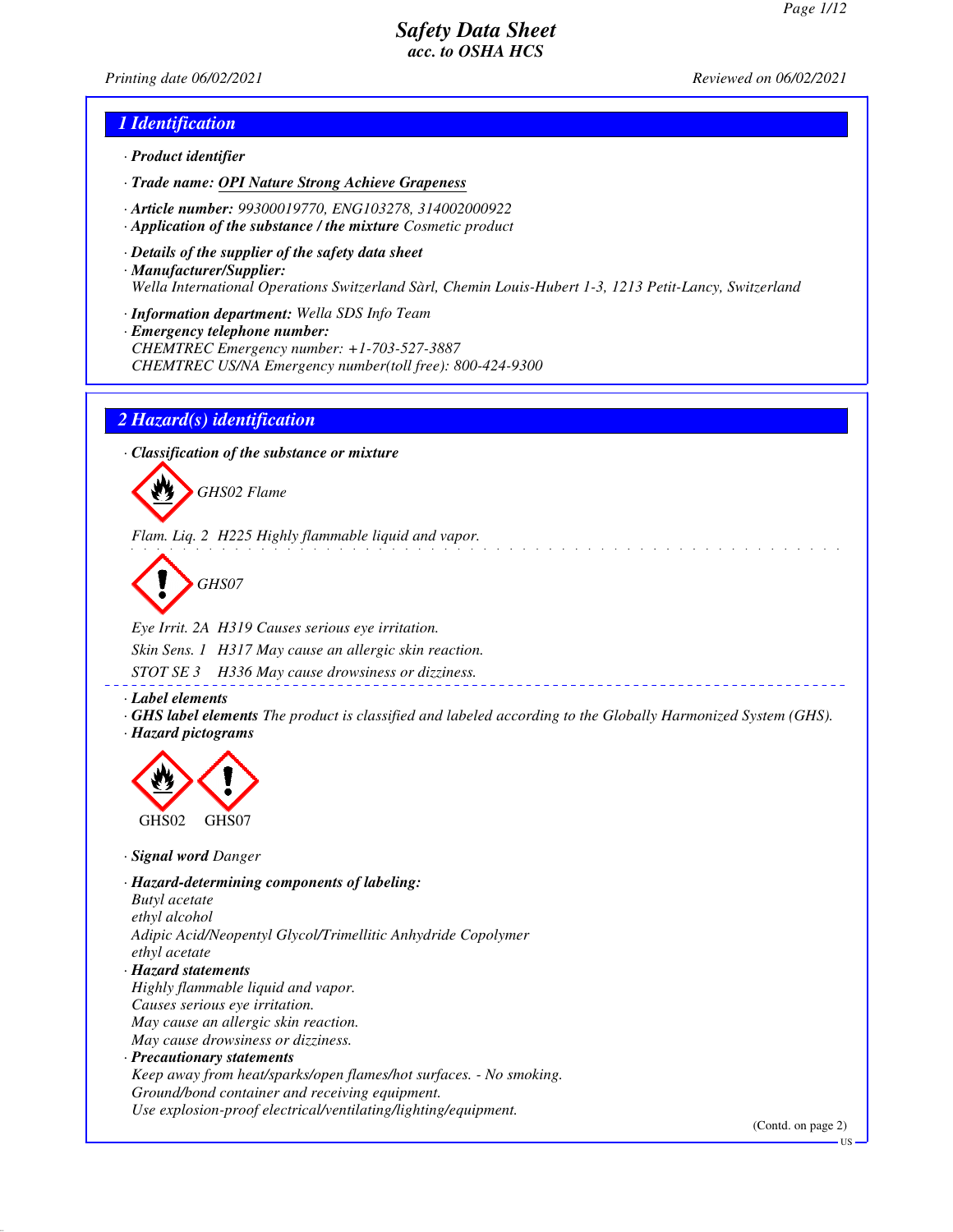*Printing date 06/02/2021 Reviewed on 06/02/2021*

#### *Trade name: OPI Nature Strong Achieve Grapeness*

(Contd. of page 1) *Use only non-sparking tools. Take precautionary measures against static discharge. Avoid breathing dust/fume/gas/mist/vapors/spray Wash thoroughly after handling. Use only outdoors or in a well-ventilated area. Contaminated work clothing must not be allowed out of the workplace. Wear protective gloves/protective clothing/eye protection/face protection. If on skin (or hair): Take off immediately all contaminated clothing. Rinse skin with water/shower. IF INHALED: Remove person to fresh air and keep comfortable for breathing. If in eyes: Rinse cautiously with water for several minutes. Remove contact lenses, if present and easy to do. Continue rinsing. Call a poison center/doctor if you feel unwell. Specific treatment (see on this label). If skin irritation or rash occurs: Get medical advice/attention. If eye irritation persists: Get medical advice/attention. Wash contaminated clothing before reuse. In case of fire: Use for extinction: CO2, powder or water spray. Store in a well-ventilated place. Keep container tightly closed. Store in a well-ventilated place. Keep cool. Store locked up. Dispose of contents/container in accordance with local/regional/national/international regulations. · Other hazards · Results of PBT and vPvB assessment · PBT: Not applicable.*

*· vPvB: Not applicable.*

### *3 Composition/information on ingredients*

*· Chemical characterization: Mixtures*

*· Description: Mixture of the substances listed below with nonhazardous additions.*

| · Dangerous components: |                                                                         |                  |  |
|-------------------------|-------------------------------------------------------------------------|------------------|--|
|                         | 123-86-4 Butyl acetate                                                  | $>$ 25-≤50%      |  |
|                         | 141-78-6 ethyl acetate                                                  | $≥20-≤25%$       |  |
|                         | 9004-70-0 Nitrocellulose                                                | $>10-525\%$      |  |
|                         | 28407-73-0 Adipic Acid/Neopentyl Glycol/Trimellitic Anhydride Copolymer | $>2.5$ -≤10%     |  |
|                         | $64-17-5$ ethyl alcohol                                                 | $>2.5$ -≤10%     |  |
| 12001-26-2 Mica         |                                                                         | $\leq 2.5\%$     |  |
|                         | $13463-67-7$ titanium dioxide                                           | $≥0.1$ - $≤2.5%$ |  |

## *4 First-aid measures*

*· Description of first aid measures*

- *· General information: Immediately remove any clothing soiled by the product.*
- *· After inhalation:*
	- *Supply fresh air and to be sure call for a doctor.*

*In case of unconsciousness place patient stably in side position for transportation.*

- *· After skin contact: Immediately wash with water and soap and rinse thoroughly.*
- *· After eye contact:*
- *Rinse opened eye for several minutes under running water. If symptoms persist, consult a doctor.*
- *· After swallowing: If symptoms persist consult doctor.*

(Contd. on page 3)

US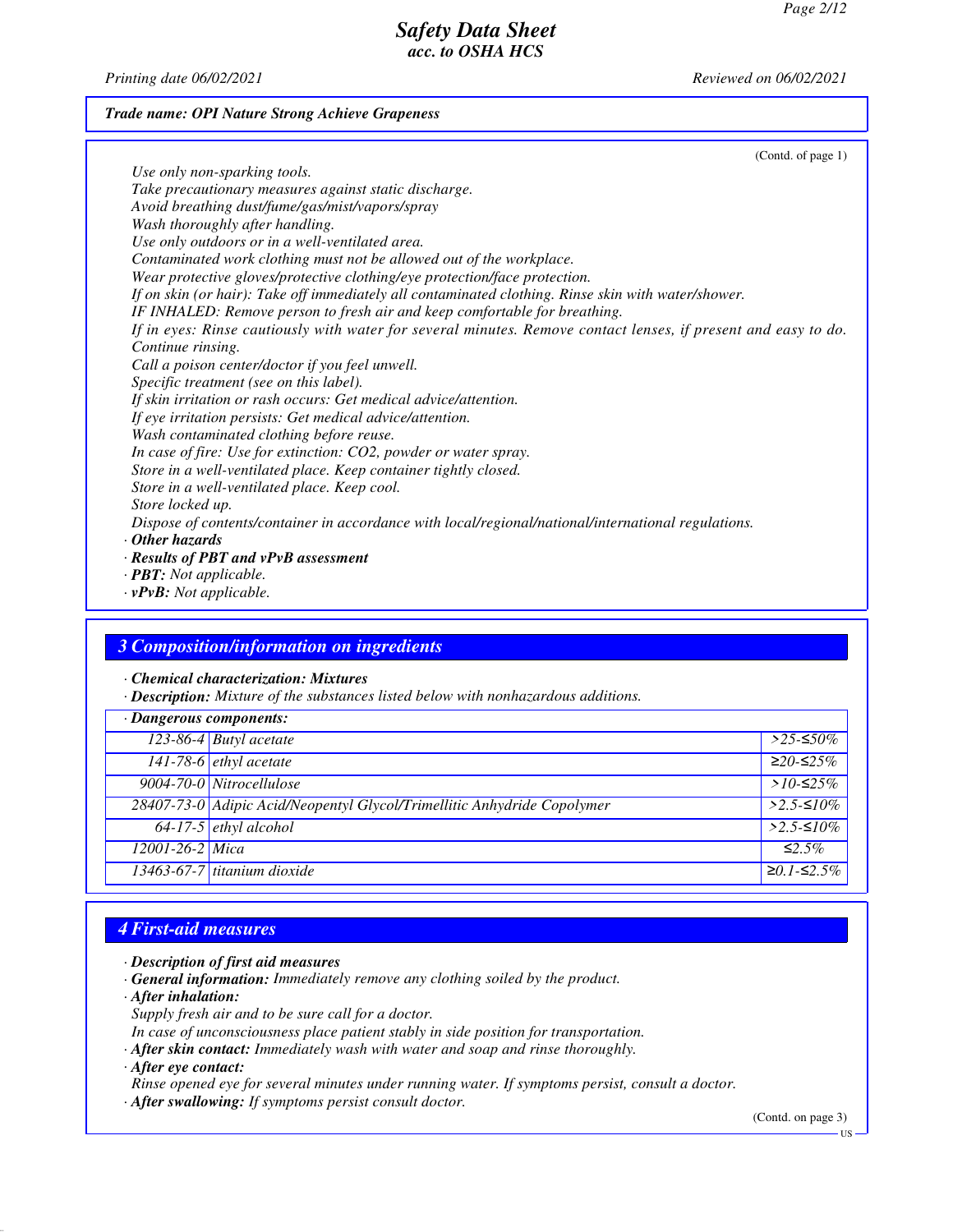*Printing date 06/02/2021 Reviewed on 06/02/2021*

#### *Trade name: OPI Nature Strong Achieve Grapeness*

*· Information for doctor:*

- *· Most important symptoms and effects, both acute and delayed No further relevant information available.*
- *· Indication of any immediate medical attention and special treatment needed*

*No further relevant information available.*

## *5 Fire-fighting measures*

- *· Extinguishing media*
- *· Suitable extinguishing agents:*

*CO2, extinguishing powder or water spray. Fight larger fires with water spray or alcohol resistant foam.*

- *· Special hazards arising from the substance or mixture No further relevant information available.*
- *· Advice for firefighters*
- *· Protective equipment: No special measures required.*

## *6 Accidental release measures*

*· Personal precautions, protective equipment and emergency procedures Wear protective equipment. Keep unprotected persons away.*

*· Environmental precautions: Dilute with plenty of water.*

*Do not allow to enter sewers/ surface or ground water.*

- *· Methods and material for containment and cleaning up: Absorb with liquid-binding material (sand, diatomite, acid binders, universal binders, sawdust). Dispose contaminated material as waste according to item 13. Ensure adequate ventilation.*
- *· Reference to other sections See Section 7 for information on safe handling. See Section 8 for information on personal protection equipment. See Section 13 for disposal information.*

#### *· Protective Action Criteria for Chemicals*

| $\cdot$ PAC-1:        |                                         |                                        |
|-----------------------|-----------------------------------------|----------------------------------------|
|                       | $\overline{123}$ -86-4 Butyl acetate    | $5$ ppm                                |
|                       | 141-78-6 <i>ethyl</i> acetate           | $\overline{1,200}$ ppm                 |
|                       | $64-17-5$ ethyl alcohol                 | 1,800 ppm                              |
| $12001 - 26 - 2$ Mica |                                         | $9$ mg/m <sup>3</sup>                  |
|                       | 13463-67-7 titanium dioxide             | $30$ mg/m <sup>3</sup>                 |
|                       | $\overline{67-63-0}$ isopropyl alcohol  | $\overline{400}$ ppm                   |
|                       | 123-42-2 4-hydroxy-4-methylpentan-2-one | $\overline{150}$ ppm                   |
| $66-25-1$ hexanal     |                                         | 6 ppm                                  |
|                       | 1333-86-4 Carbon black                  | $9 \ mg/m3$                            |
|                       | 7664-38-2 Phosphoric Acid               | 3 mg/m <sup>3</sup>                    |
| 18282-10-5 Tin Oxide  |                                         | $\overline{7.6}$ mg/m <sup>3</sup>     |
|                       | 71-36-3 $n$ -Butyl alcohol              | $60$ ppm                               |
| 7631-86-9 Silica      |                                         | $\overline{18}$ mg/m <sup>3</sup>      |
| $\cdot$ PAC-2:        |                                         |                                        |
|                       | $\overline{123-86-4}$ Butyl acetate     | $\sqrt{200}$ ppm                       |
|                       | $141-78-6$ ethyl acetate                | $1,700$ ppm                            |
|                       |                                         | $\overline{(\text{Contd. on page 4})}$ |

(Contd. of page 2)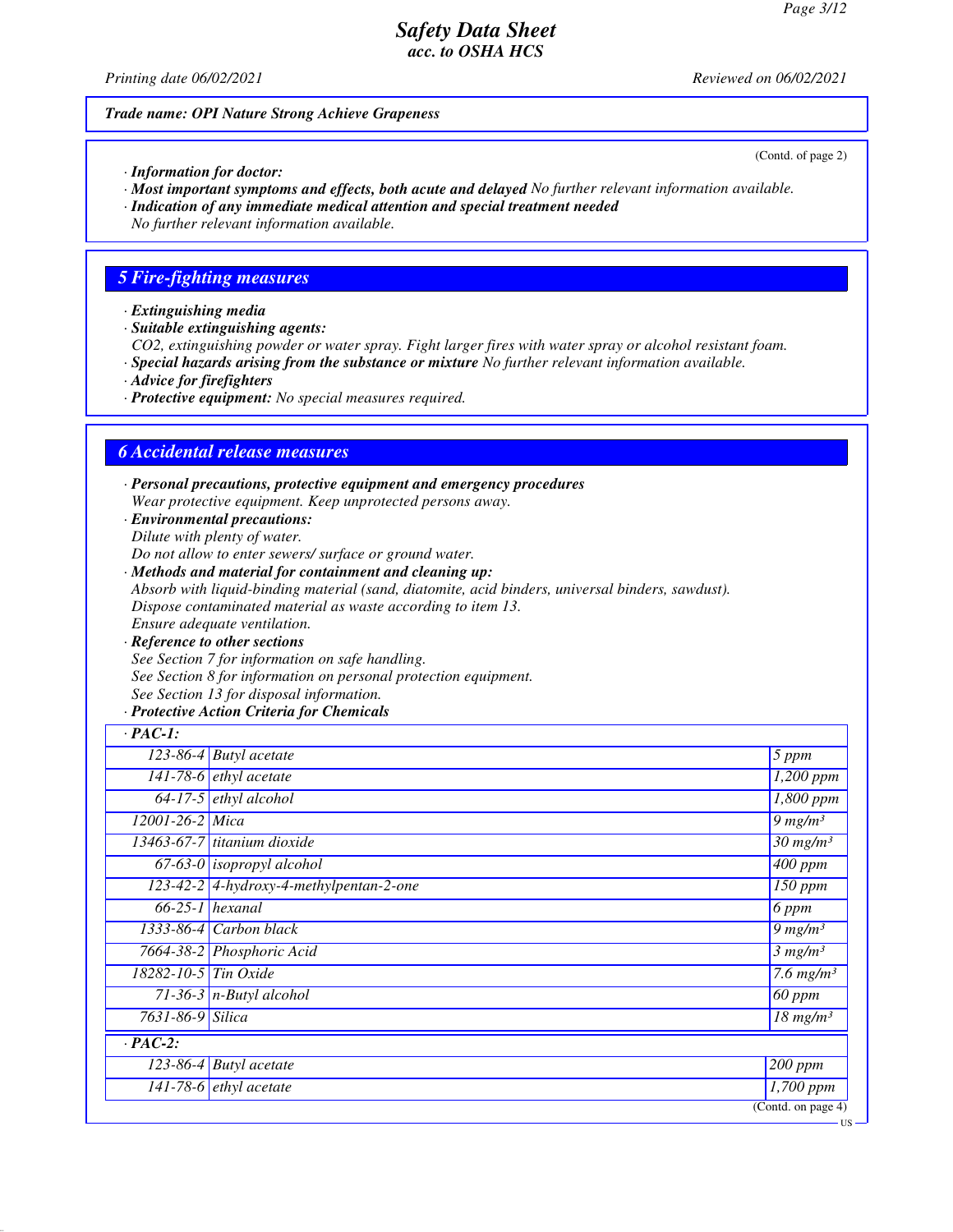*Printing date 06/02/2021 Reviewed on 06/02/2021*

#### *Trade name: OPI Nature Strong Achieve Grapeness*

|                      |                                         | (Contd. of page 3)                          |
|----------------------|-----------------------------------------|---------------------------------------------|
|                      | $64-17-5$ ethyl alcohol                 | 3300* ppm                                   |
| 12001-26-2 Mica      |                                         | 99 mg/m $3$                                 |
|                      | 13463-67-7 titanium dioxide             | $330$ mg/m <sup>3</sup>                     |
|                      | $67-63-0$ isopropyl alcohol             | $2000*ppm$                                  |
|                      | 123-42-2 4-hydroxy-4-methylpentan-2-one | $350$ ppm                                   |
|                      | $66-25-1$ hexanal                       | <b>66 ppm</b>                               |
|                      | 1333-86-4 Carbon black                  | $\frac{99}{mg/m^3}$                         |
|                      | 7664-38-2 Phosphoric Acid               | $30$ mg/m <sup>3</sup>                      |
| 18282-10-5 Tin Oxide |                                         | $85 \frac{\text{mg}}{\text{m}}$             |
|                      | $71-36-3$ n-Butyl alcohol               | 800 ppm                                     |
| 7631-86-9 Silica     |                                         | 740 mg/m <sup>3</sup>                       |
| $\overline{PAC-3}$ : |                                         |                                             |
|                      | $123-86-4$ Butyl acetate                | $3000*$ ppm                                 |
|                      | $141-78-6$ ethyl acetate                | $10000**$ ppm                               |
|                      | 64-17-5 ethyl alcohol                   | $15000*$ ppm                                |
| 12001-26-2 Mica      |                                         | 590 mg/m $3$                                |
|                      | 13463-67-7 titanium dioxide             | $2,000$ mg/m <sup>3</sup>                   |
|                      | $67-63-0$ isopropyl alcohol             | $12000**$ ppm                               |
|                      | 123-42-2 4-hydroxy-4-methylpentan-2-one | $2100*ppm$                                  |
|                      | $66-25-1$ hexanal                       | 86 ppm                                      |
|                      | 1333-86-4 Carbon black                  | $\overline{590}$ mg/m <sup>3</sup>          |
|                      | 7664-38-2 Phosphoric Acid               | $\overline{150 \text{ mg}}$ /m <sup>3</sup> |
| 18282-10-5 Tin Oxide |                                         | $510$ mg/m <sup>3</sup>                     |
|                      | $71-36-3$ n-Butyl alcohol               | $8000**ppm$                                 |
| 7631-86-9 Silica     |                                         | $4,500$ mg/m <sup>3</sup>                   |

### *7 Handling and storage*

*· Handling:*

- *· Precautions for safe handling*
- *Ensure good ventilation/exhaustion at the workplace. Prevent formation of aerosols.*
- *· Information about protection against explosions and fires: Keep ignition sources away - Do not smoke. Protect against electrostatic charges.*
- *· Conditions for safe storage, including any incompatibilities*

*· Storage:*

- *· Requirements to be met by storerooms and receptacles: Store in a cool location.*
- *· Information about storage in one common storage facility: Not required.*
- *· Further information about storage conditions: Keep receptacle tightly sealed. Store in cool, dry conditions in well sealed receptacles.*

*· Storage class: 3* 

(Contd. on page 5)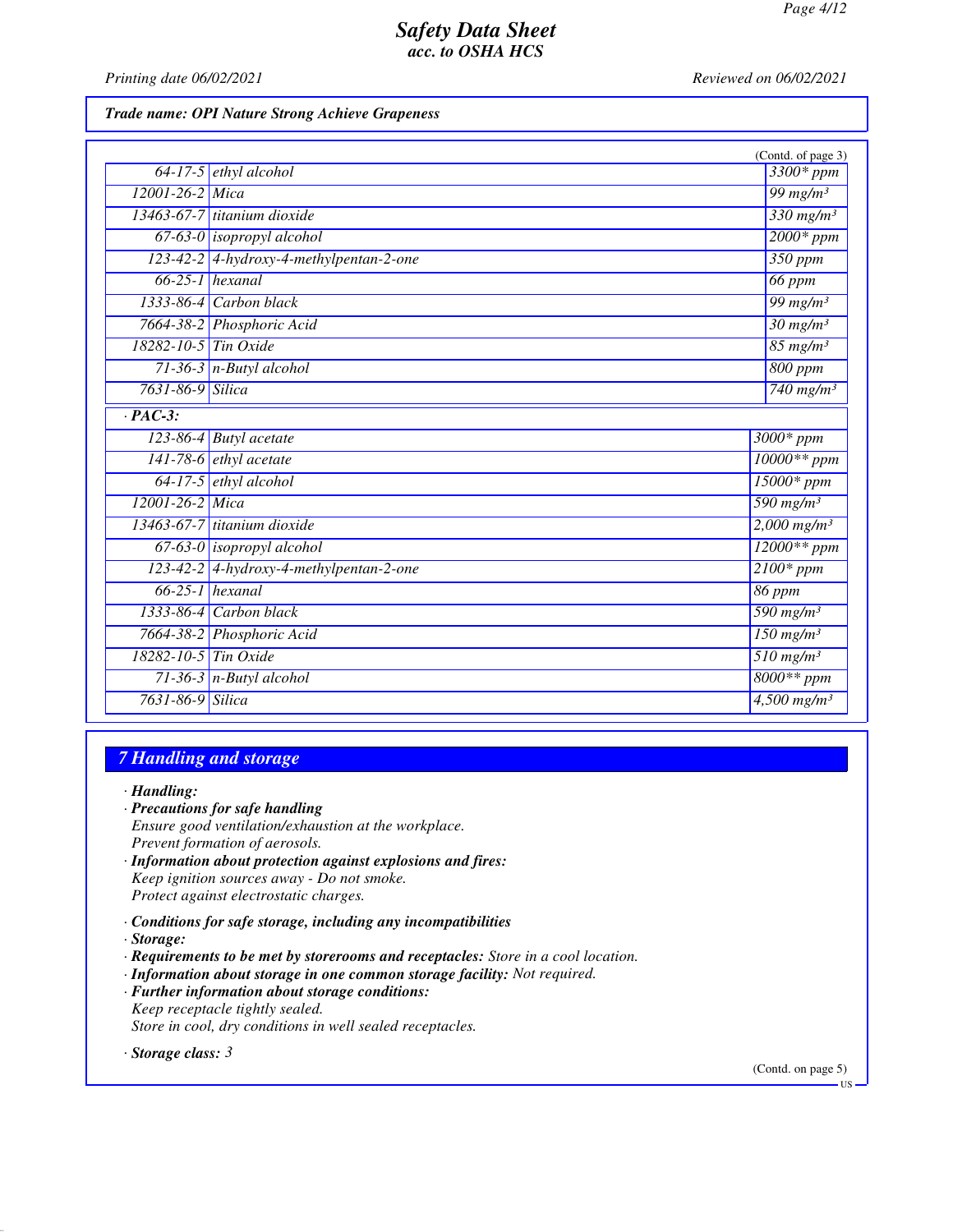*Printing date 06/02/2021 Reviewed on 06/02/2021*

*Trade name: OPI Nature Strong Achieve Grapeness*

(Contd. of page 4)

*· Specific end use(s) No further relevant information available.*

## *8 Exposure controls/personal protection*

*· Additional information about design of technical systems: No further data; see item 7.*

*· Control parameters*

#### *· Components with limit values that require monitoring at the workplace:*

*The following constituents are the only constituents of the product which have a PEL, TLV or other recommended exposure limit.*

*At this time, the other constituents have no known exposure limits.*

| PEL Long-term value: $710$ mg/m <sup>3</sup> , 150 ppm<br>REL Short-term value: $950$ mg/m <sup>3</sup> , 200 ppm<br>Long-term value: 710 mg/m <sup>3</sup> , 150 ppm<br>TLV Short-term value: $712 \text{ mg/m}^3$ , 150 ppm<br>Long-term value: 238 mg/m <sup>3</sup> , 50 ppm<br>141-78-6 ethyl acetate<br>PEL Long-term value: $1400$ mg/m <sup>3</sup> , 400 ppm<br>REL Long-term value: 1400 mg/m <sup>3</sup> , 400 ppm<br>$TLV$ Long-term value: 1440 mg/m <sup>3</sup> , 400 ppm<br>64-17-5 ethyl alcohol<br>PEL Long-term value: $1900$ mg/m <sup>3</sup> , $1000$ ppm<br>REL Long-term value: 1900 mg/m <sup>3</sup> , 1000 ppm<br>TLV Short-term value: $1880$ mg/m <sup>3</sup> , 1000 ppm<br>12001-26-2 Mica<br>PEL Long-term value: 20 mppcf ppm<br>$\langle$ 1% crystalline silica<br>REL Long-term value: $3*$ mg/m <sup>3</sup><br><i>*respirable dust; containing &lt; 1% quartz</i><br>TLV Long-term value: $3 * NIC-0.1**$ mg/m <sup>3</sup><br>*resp.fraction; ** no asbestos, <1% crystalline silica<br>· Additional information: The lists that were valid during the creation were used as basis.<br>· Exposure controls<br>· Personal protective equipment:<br>· General protective and hygienic measures: |  |  |  |
|--------------------------------------------------------------------------------------------------------------------------------------------------------------------------------------------------------------------------------------------------------------------------------------------------------------------------------------------------------------------------------------------------------------------------------------------------------------------------------------------------------------------------------------------------------------------------------------------------------------------------------------------------------------------------------------------------------------------------------------------------------------------------------------------------------------------------------------------------------------------------------------------------------------------------------------------------------------------------------------------------------------------------------------------------------------------------------------------------------------------------------------------------------------------------------------------------------------------------------------|--|--|--|
|                                                                                                                                                                                                                                                                                                                                                                                                                                                                                                                                                                                                                                                                                                                                                                                                                                                                                                                                                                                                                                                                                                                                                                                                                                      |  |  |  |
|                                                                                                                                                                                                                                                                                                                                                                                                                                                                                                                                                                                                                                                                                                                                                                                                                                                                                                                                                                                                                                                                                                                                                                                                                                      |  |  |  |
|                                                                                                                                                                                                                                                                                                                                                                                                                                                                                                                                                                                                                                                                                                                                                                                                                                                                                                                                                                                                                                                                                                                                                                                                                                      |  |  |  |
|                                                                                                                                                                                                                                                                                                                                                                                                                                                                                                                                                                                                                                                                                                                                                                                                                                                                                                                                                                                                                                                                                                                                                                                                                                      |  |  |  |
|                                                                                                                                                                                                                                                                                                                                                                                                                                                                                                                                                                                                                                                                                                                                                                                                                                                                                                                                                                                                                                                                                                                                                                                                                                      |  |  |  |
|                                                                                                                                                                                                                                                                                                                                                                                                                                                                                                                                                                                                                                                                                                                                                                                                                                                                                                                                                                                                                                                                                                                                                                                                                                      |  |  |  |
|                                                                                                                                                                                                                                                                                                                                                                                                                                                                                                                                                                                                                                                                                                                                                                                                                                                                                                                                                                                                                                                                                                                                                                                                                                      |  |  |  |
|                                                                                                                                                                                                                                                                                                                                                                                                                                                                                                                                                                                                                                                                                                                                                                                                                                                                                                                                                                                                                                                                                                                                                                                                                                      |  |  |  |
|                                                                                                                                                                                                                                                                                                                                                                                                                                                                                                                                                                                                                                                                                                                                                                                                                                                                                                                                                                                                                                                                                                                                                                                                                                      |  |  |  |
|                                                                                                                                                                                                                                                                                                                                                                                                                                                                                                                                                                                                                                                                                                                                                                                                                                                                                                                                                                                                                                                                                                                                                                                                                                      |  |  |  |
|                                                                                                                                                                                                                                                                                                                                                                                                                                                                                                                                                                                                                                                                                                                                                                                                                                                                                                                                                                                                                                                                                                                                                                                                                                      |  |  |  |
|                                                                                                                                                                                                                                                                                                                                                                                                                                                                                                                                                                                                                                                                                                                                                                                                                                                                                                                                                                                                                                                                                                                                                                                                                                      |  |  |  |
|                                                                                                                                                                                                                                                                                                                                                                                                                                                                                                                                                                                                                                                                                                                                                                                                                                                                                                                                                                                                                                                                                                                                                                                                                                      |  |  |  |
|                                                                                                                                                                                                                                                                                                                                                                                                                                                                                                                                                                                                                                                                                                                                                                                                                                                                                                                                                                                                                                                                                                                                                                                                                                      |  |  |  |
|                                                                                                                                                                                                                                                                                                                                                                                                                                                                                                                                                                                                                                                                                                                                                                                                                                                                                                                                                                                                                                                                                                                                                                                                                                      |  |  |  |
|                                                                                                                                                                                                                                                                                                                                                                                                                                                                                                                                                                                                                                                                                                                                                                                                                                                                                                                                                                                                                                                                                                                                                                                                                                      |  |  |  |
|                                                                                                                                                                                                                                                                                                                                                                                                                                                                                                                                                                                                                                                                                                                                                                                                                                                                                                                                                                                                                                                                                                                                                                                                                                      |  |  |  |
|                                                                                                                                                                                                                                                                                                                                                                                                                                                                                                                                                                                                                                                                                                                                                                                                                                                                                                                                                                                                                                                                                                                                                                                                                                      |  |  |  |
|                                                                                                                                                                                                                                                                                                                                                                                                                                                                                                                                                                                                                                                                                                                                                                                                                                                                                                                                                                                                                                                                                                                                                                                                                                      |  |  |  |
|                                                                                                                                                                                                                                                                                                                                                                                                                                                                                                                                                                                                                                                                                                                                                                                                                                                                                                                                                                                                                                                                                                                                                                                                                                      |  |  |  |
|                                                                                                                                                                                                                                                                                                                                                                                                                                                                                                                                                                                                                                                                                                                                                                                                                                                                                                                                                                                                                                                                                                                                                                                                                                      |  |  |  |
|                                                                                                                                                                                                                                                                                                                                                                                                                                                                                                                                                                                                                                                                                                                                                                                                                                                                                                                                                                                                                                                                                                                                                                                                                                      |  |  |  |
|                                                                                                                                                                                                                                                                                                                                                                                                                                                                                                                                                                                                                                                                                                                                                                                                                                                                                                                                                                                                                                                                                                                                                                                                                                      |  |  |  |
|                                                                                                                                                                                                                                                                                                                                                                                                                                                                                                                                                                                                                                                                                                                                                                                                                                                                                                                                                                                                                                                                                                                                                                                                                                      |  |  |  |
| Keep away from foodstuffs, beverages and feed.                                                                                                                                                                                                                                                                                                                                                                                                                                                                                                                                                                                                                                                                                                                                                                                                                                                                                                                                                                                                                                                                                                                                                                                       |  |  |  |
| Immediately remove all soiled and contaminated clothing.                                                                                                                                                                                                                                                                                                                                                                                                                                                                                                                                                                                                                                                                                                                                                                                                                                                                                                                                                                                                                                                                                                                                                                             |  |  |  |
| Wash hands before breaks and at the end of work.<br>Avoid contact with the eyes.                                                                                                                                                                                                                                                                                                                                                                                                                                                                                                                                                                                                                                                                                                                                                                                                                                                                                                                                                                                                                                                                                                                                                     |  |  |  |
| Avoid contact with the eyes and skin.                                                                                                                                                                                                                                                                                                                                                                                                                                                                                                                                                                                                                                                                                                                                                                                                                                                                                                                                                                                                                                                                                                                                                                                                |  |  |  |
| · Breathing equipment:                                                                                                                                                                                                                                                                                                                                                                                                                                                                                                                                                                                                                                                                                                                                                                                                                                                                                                                                                                                                                                                                                                                                                                                                               |  |  |  |
| In case of brief exposure or low pollution use respiratory filter device. In case of intensive or longer exposure use                                                                                                                                                                                                                                                                                                                                                                                                                                                                                                                                                                                                                                                                                                                                                                                                                                                                                                                                                                                                                                                                                                                |  |  |  |
| respiratory protective device that is independent of circulating air.                                                                                                                                                                                                                                                                                                                                                                                                                                                                                                                                                                                                                                                                                                                                                                                                                                                                                                                                                                                                                                                                                                                                                                |  |  |  |
| (Contd. on page $6$ )<br>US.                                                                                                                                                                                                                                                                                                                                                                                                                                                                                                                                                                                                                                                                                                                                                                                                                                                                                                                                                                                                                                                                                                                                                                                                         |  |  |  |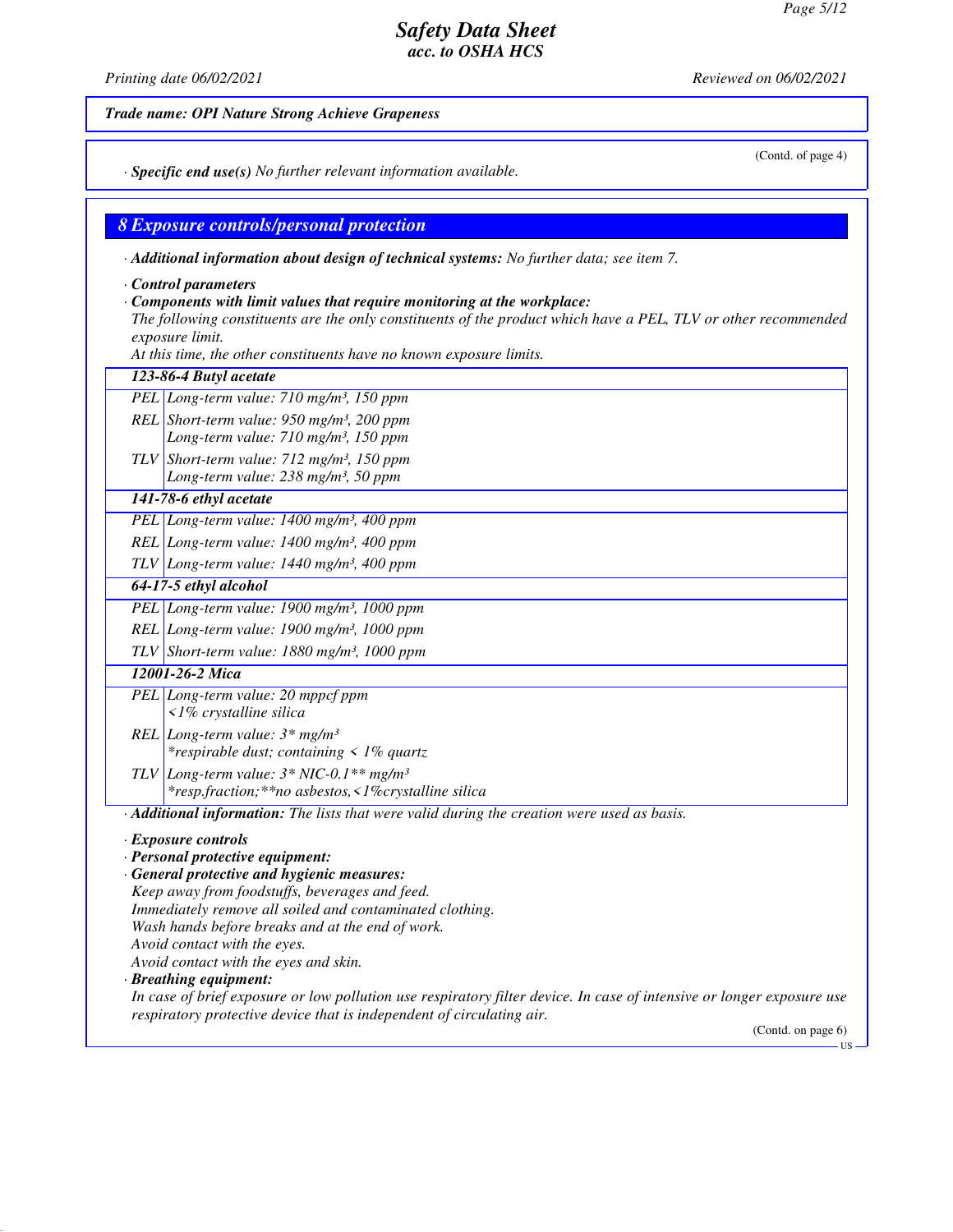*Printing date 06/02/2021 Reviewed on 06/02/2021*

*Trade name: OPI Nature Strong Achieve Grapeness*

(Contd. of page 5)

*· Protection of hands:*



*Protective gloves*

*The glove material has to be impermeable and resistant to the product/ the substance/ the preparation. Due to missing tests no recommendation to the glove material can be given for the product/ the preparation/ the chemical mixture.*

*Selection of the glove material on consideration of the penetration times, rates of diffusion and the degradation · Material of gloves*

*The selection of the suitable gloves does not only depend on the material, but also on further marks of quality and varies from manufacturer to manufacturer. As the product is a preparation of several substances, the resistance of the glove material can not be calculated in advance and has therefore to be checked prior to the application.*

#### *· Penetration time of glove material*

*The exact break through time has to be found out by the manufacturer of the protective gloves and has to be observed.*

*· Eye protection:*



*Tightly sealed goggles*

| 9 Physical and chemical properties                                                                  |                                                                                               |  |  |
|-----------------------------------------------------------------------------------------------------|-----------------------------------------------------------------------------------------------|--|--|
| · Information on basic physical and chemical properties<br><b>General Information</b>               |                                                                                               |  |  |
| $\cdot$ Appearance:<br>Form:                                                                        |                                                                                               |  |  |
| Color:                                                                                              | Fluid<br>According to product specification                                                   |  |  |
| $\cdot$ Odor:                                                                                       | Characteristic                                                                                |  |  |
| · Odor threshold:                                                                                   | Not determined.                                                                               |  |  |
| $\cdot$ pH-value:                                                                                   | Not determined.                                                                               |  |  |
| · Change in condition<br><b>Melting point/Melting range:</b><br><b>Boiling point/Boiling range:</b> | Undetermined.<br>77-78 °C (170.6-172.4 °F)                                                    |  |  |
| · Flash point:                                                                                      | $-I °C (30.2 °F)$                                                                             |  |  |
| · Flammability (solid, gaseous):                                                                    | Not applicable.                                                                               |  |  |
| · Ignition temperature:                                                                             | 425 °C (797 °F)                                                                               |  |  |
| · Decomposition temperature:                                                                        | Not determined.                                                                               |  |  |
| $\cdot$ Auto igniting:                                                                              | Product is not selfigniting.                                                                  |  |  |
| · Danger of explosion:                                                                              | Product is not explosive. However, formation of explosive air/vapor<br>mixtures are possible. |  |  |
| $\cdot$ Explosion limits:                                                                           |                                                                                               |  |  |
| Lower:                                                                                              | 1.2 Vol $\%$                                                                                  |  |  |
| <b>Upper:</b>                                                                                       | 11.5 Vol %                                                                                    |  |  |
| $\cdot$ Vapor pressure at 20 °C (68 °F):                                                            | 97 hPa (72.8 mm Hg)                                                                           |  |  |
|                                                                                                     | (Contd. on page 7)                                                                            |  |  |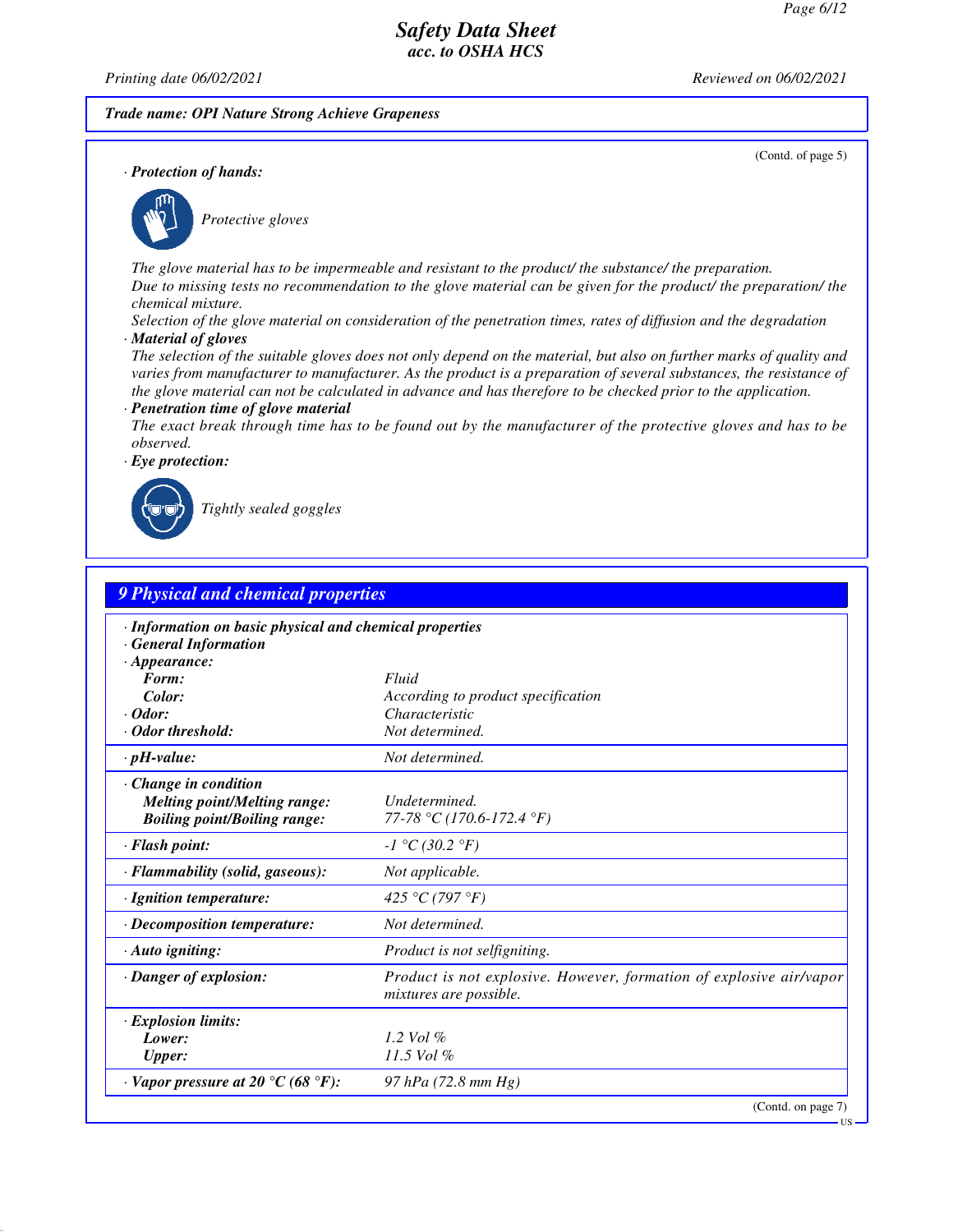*Printing date 06/02/2021 Reviewed on 06/02/2021*

#### *Trade name: OPI Nature Strong Achieve Grapeness*

|                                                            |                                            | (Contd. of page 6) |
|------------------------------------------------------------|--------------------------------------------|--------------------|
| $\cdot$ Density:                                           | Not determined.                            |                    |
| $\cdot$ Relative density                                   | Not determined.                            |                    |
| · Vapor density                                            | Not determined.                            |                    |
| $\cdot$ Evaporation rate                                   | Not determined.                            |                    |
| · Solubility in / Miscibility with                         |                                            |                    |
| Water:                                                     | Fully miscible.                            |                    |
| · Partition coefficient (n-octanol/water): Not determined. |                                            |                    |
| $\cdot$ Viscosity:                                         |                                            |                    |
| Dynamic:                                                   | Not determined.                            |                    |
| Kinematic:                                                 | Not determined.                            |                    |
| · Solvent content:                                         |                                            |                    |
| Organic solvents:                                          | 68.7%                                      |                    |
| <b>VOC</b> content:                                        | 68.68%                                     |                    |
|                                                            | 686.8 g/l / 5.73 lb/gal                    |                    |
| <b>Solids content:</b>                                     | $14.9\%$                                   |                    |
| $\cdot$ Other information                                  | No further relevant information available. |                    |

# *10 Stability and reactivity*

*· Reactivity No further relevant information available.*

- *· Chemical stability*
- *· Thermal decomposition / conditions to be avoided: No decomposition if used according to specifications.*
- *· Possibility of hazardous reactions No dangerous reactions known.*
- *· Conditions to avoid No further relevant information available.*
- *· Incompatible materials: No further relevant information available.*
- *· Hazardous decomposition products: No dangerous decomposition products known.*

# *11 Toxicological information*

*· Information on toxicological effects*

*· Acute toxicity:*

| 123-86-4 Butyl acetate |      |                                                         |  |  |
|------------------------|------|---------------------------------------------------------|--|--|
| Oral                   | LD50 | $13,100$ mg/kg (rat)                                    |  |  |
| Dermal                 | LD50 | $\geq$ 5,000 mg/kg (rabbit)                             |  |  |
|                        |      | Inhalative LC50/4 h $>21$ mg/l (rat)                    |  |  |
| 141-78-6 ethyl acetate |      |                                                         |  |  |
| Oral                   | LD50 | $5,620$ mg/kg (rabbit)                                  |  |  |
|                        |      | Inhalative LC50/4 h 1,600 mg/l (rat)                    |  |  |
| 64-17-5 ethyl alcohol  |      |                                                         |  |  |
| Oral                   | LD50 | $(10,470 \text{ mg/kg} (rat) (bw (OECD 401)))$          |  |  |
|                        |      | Inhalative LC50/4 h 116.9 mg/l (rat) (air (//OECD 403)) |  |  |
| 12001-26-2 Mica        |      |                                                         |  |  |
| Oral                   | LD50 | $>15,000$ mg/kg (rat) (bw)                              |  |  |
|                        |      | (Contd. on page 8)                                      |  |  |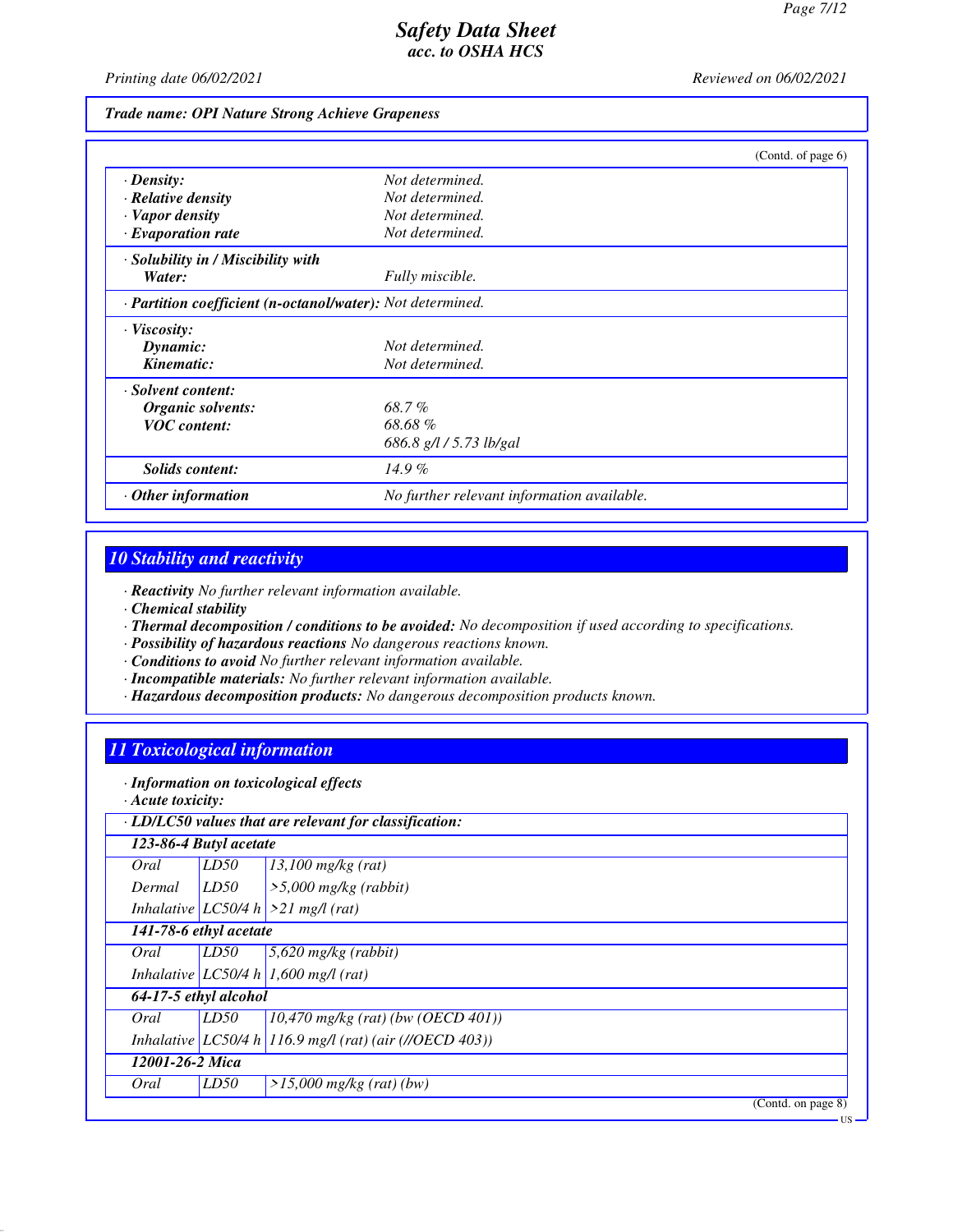*Printing date 06/02/2021 Reviewed on 06/02/2021*

#### *Trade name: OPI Nature Strong Achieve Grapeness*

|                 | 13463-67-7 titanium dioxide                                                                                      |                                                                                                                                                                                                                            | (Contd. of page 7) |
|-----------------|------------------------------------------------------------------------------------------------------------------|----------------------------------------------------------------------------------------------------------------------------------------------------------------------------------------------------------------------------|--------------------|
| Oral            | LD50                                                                                                             | $>5,000$ mg/kg (rat) (bw (OECD 425))                                                                                                                                                                                       |                    |
| Dermal          | LD50                                                                                                             | $>10,000$ mg/kg (rabbit)                                                                                                                                                                                                   |                    |
|                 |                                                                                                                  | Inhalative LC50/4 h $\geq$ 3.43 mg/l (rat) (air (OECD 403))                                                                                                                                                                |                    |
| <b>Irritant</b> | · Primary irritant effect:<br>$\cdot$ on the skin: No irritant effect.<br>$\cdot$ on the eye: Irritating effect. | · Sensitization: Sensitization possible through skin contact.<br>· Additional toxicological information:<br>The product shows the following dangers according to internally approved calculation methods for preparations: |                    |
|                 | · Carcinogenic categories                                                                                        | · IARC (International Agency for Research on Cancer)                                                                                                                                                                       |                    |
|                 | $64-17-5$ ethyl alcohol                                                                                          |                                                                                                                                                                                                                            | 1                  |
|                 | $13463-67-7$ titanium dioxide                                                                                    |                                                                                                                                                                                                                            | 2B                 |
|                 | $67-63-0$ isopropyl alcohol                                                                                      |                                                                                                                                                                                                                            | 3                  |
|                 | 1333-86-4 Carbon black                                                                                           |                                                                                                                                                                                                                            | 2B                 |
|                 |                                                                                                                  | 61790-53-2 Diatomaceous earth (Silica-Amorphous)                                                                                                                                                                           | 3                  |
|                 | 7631-86-9 Silica                                                                                                 |                                                                                                                                                                                                                            | 3                  |
|                 |                                                                                                                  | · NTP (National Toxicology Program)                                                                                                                                                                                        |                    |
|                 |                                                                                                                  | None of the ingredients is listed.                                                                                                                                                                                         |                    |
|                 |                                                                                                                  | · OSHA-Ca (Occupational Safety & Health Administration)                                                                                                                                                                    |                    |
|                 |                                                                                                                  | None of the ingredients is listed.                                                                                                                                                                                         |                    |

# *12 Ecological information*

#### *· Toxicity*

- *· Aquatic toxicity: No further relevant information available.*
- *· Persistence and degradability No further relevant information available.*
- *· Behavior in environmental systems:*
- *· Bioaccumulative potential No further relevant information available.*
- *· Mobility in soil No further relevant information available.*
- *· Additional ecological information:*
- *· General notes:*

*Water hazard class 2 (Self-assessment): hazardous for water Do not allow product to reach ground water, water course or sewage system. Danger to drinking water if even small quantities leak into the ground.*

- *· Results of PBT and vPvB assessment*
- *· PBT: Not applicable.*
- *· vPvB: Not applicable.*
- *· Other adverse effects No further relevant information available.*

## *13 Disposal considerations*

#### *· Waste treatment methods*

*· Recommendation:*

*Must not be disposed of together with household garbage. Do not allow product to reach sewage system.*

(Contd. on page 9)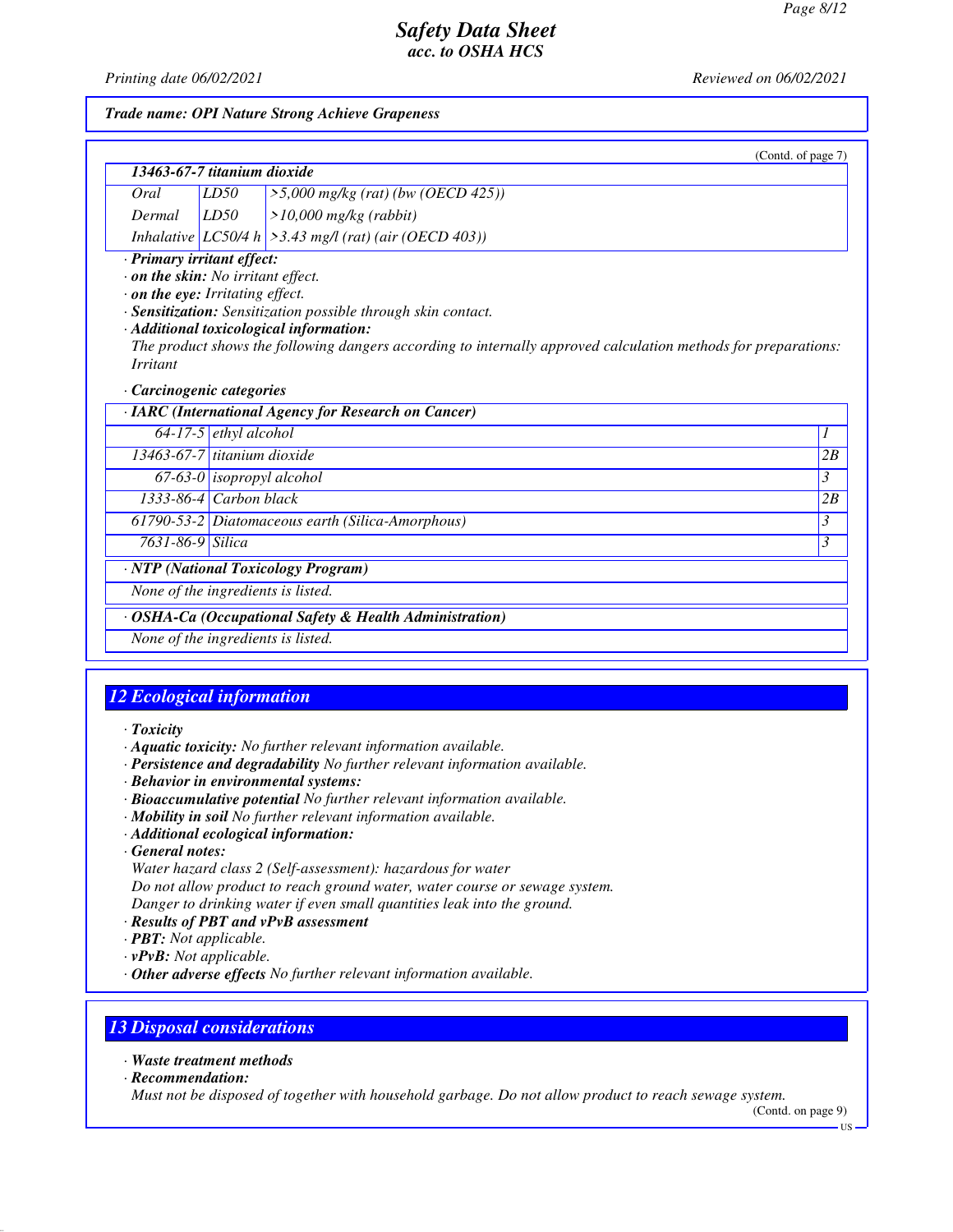(Contd. of page 8)

# *Safety Data Sheet acc. to OSHA HCS*

*Printing date 06/02/2021 Reviewed on 06/02/2021*

# *Trade name: OPI Nature Strong Achieve Grapeness*

*· Uncleaned packagings:*

*· Recommendation: Disposal must be made according to official regulations.*

*· Recommended cleansing agent: Water, if necessary with cleansing agents.*

| <b>14 Transport information</b>                                                                                           |                                                                                                                       |
|---------------------------------------------------------------------------------------------------------------------------|-----------------------------------------------------------------------------------------------------------------------|
| · UN-Number<br>· DOT, IMDG, IATA                                                                                          | <i>UN1263</i>                                                                                                         |
| · UN proper shipping name<br>$\cdot$ DOT<br>· IMDG, IATA                                                                  | Paint<br><b>PAINT</b>                                                                                                 |
| · Transport hazard class(es)<br>$\cdot$ DOT                                                                               |                                                                                                                       |
|                                                                                                                           |                                                                                                                       |
| · Class<br>· Label                                                                                                        | 3 Flammable liquids<br>3<br><u>.</u>                                                                                  |
| · IMDG, IATA                                                                                                              |                                                                                                                       |
|                                                                                                                           |                                                                                                                       |
| · Class<br>· Label                                                                                                        | 3 Flammable liquids<br>3                                                                                              |
| · Packing group<br>· DOT, IMDG, IATA                                                                                      | I                                                                                                                     |
| · Environmental hazards:                                                                                                  | Not applicable.                                                                                                       |
| · Special precautions for user<br>· Hazard identification number (Kemler code): 33<br>· EMS Number:<br>· Stowage Category | Warning: Flammable liquids<br>$F-E, S-E$<br>B                                                                         |
| · Transport in bulk according to Annex II of<br><b>MARPOL73/78 and the IBC Code</b>                                       | Not applicable.                                                                                                       |
| · Transport/Additional information:                                                                                       |                                                                                                                       |
| $\cdot$ <i>DOT</i><br><b>Quantity limitations</b>                                                                         | On passenger aircraft/rail: 5 L<br>On cargo aircraft only: 60 L                                                       |
| $\cdot$ IMDG<br>$\cdot$ Limited quantities (LQ)<br>$\cdot$ Excepted quantities (EQ)                                       | 5L<br>Code: E2<br>Maximum net quantity per inner packaging: 30 ml<br>Maximum net quantity per outer packaging: 500 ml |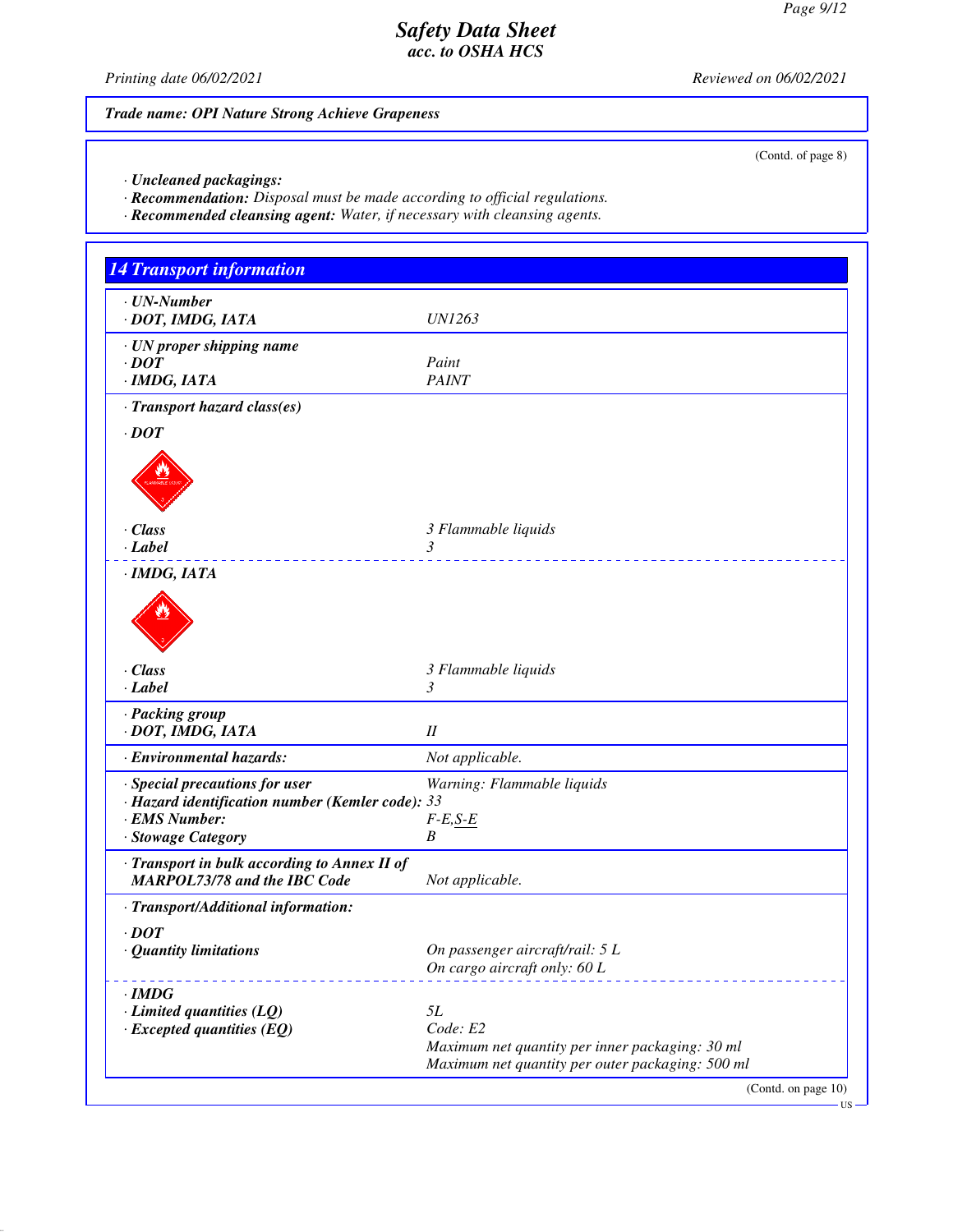*Trade name: OPI Nature Strong Achieve Grapeness*

*· UN "Model Regulation": UN 1263 PAINT, 3, II*

# *15 Regulatory information*

| · Sara               | · Safety, health and environmental regulations/legislation specific for the substance or mixture<br>No further relevant information available. |                               |
|----------------------|------------------------------------------------------------------------------------------------------------------------------------------------|-------------------------------|
|                      | · Section 355 (extremely hazardous substances):                                                                                                |                               |
|                      | None of the ingredients is listed.                                                                                                             |                               |
|                      | · Section 313 (Specific toxic chemical listings):                                                                                              |                               |
|                      | $67-63-0$ isopropyl alcohol                                                                                                                    |                               |
|                      | 7664-38-2 Phosphoric Acid                                                                                                                      |                               |
|                      | $71-36-3$ n-Butyl alcohol                                                                                                                      |                               |
|                      | 7446-19-7 zinc sulphate (hydrous) (mono-, hexa-and hepta hydrate)                                                                              |                               |
|                      | · TSCA (Toxic Substances Control Act):                                                                                                         |                               |
|                      | 123-86-4 Butyl acetate                                                                                                                         | <b>ACTIVE</b>                 |
|                      | $141-78-6$ ethyl acetate                                                                                                                       | <b>ACTIVE</b>                 |
|                      | 9004-70-0 Nitrocellulose                                                                                                                       | <b>ACTIVE</b>                 |
|                      | 28407-73-0 Adipic Acid/Neopentyl Glycol/Trimellitic Anhydride Copolymer                                                                        | <b>ACTIVE</b>                 |
|                      | 77-90-7 Tributyl acetylcitrate                                                                                                                 | <b>ACTIVE</b>                 |
|                      | $64-17-5$ ethyl alcohol                                                                                                                        | <b>ACTIVE</b>                 |
|                      | 13463-67-7 titanium dioxide                                                                                                                    | <b>ACTIVE</b>                 |
|                      | 10101-66-3 Manganese Violet                                                                                                                    | <b>ACTIVE</b>                 |
|                      | $67-63-0$ isopropyl alcohol                                                                                                                    | <b>ACTIVE</b>                 |
|                      | 123-42-2 4-hydroxy-4-methylpentan-2-one                                                                                                        | <b>ACTIVE</b>                 |
|                      | 110-44-1 hexa-2,4-dienoic acid                                                                                                                 | <b>ACTIVE</b>                 |
|                      | $66-25-1$ hexanal                                                                                                                              | <b>ACTIVE</b>                 |
|                      | 25869-00-5 Ferric Ammonium Ferrocyanide                                                                                                        | <b>ACTIVE</b>                 |
| 6417-83-0 CI 15880   |                                                                                                                                                | <b>ACTIVE</b>                 |
|                      | $1333-86-4$ Carbon black                                                                                                                       | <b>ACTIVE</b>                 |
|                      | 7664-38-2 Phosphoric Acid                                                                                                                      | <b>ACTIVE</b>                 |
| 18282-10-5 Tin Oxide |                                                                                                                                                | <b>ACTIVE</b>                 |
|                      | $69-65-8$ D-mannitol                                                                                                                           | <b>ACTIVE</b>                 |
|                      | 61790-53-2 Diatomaceous earth (Silica-Amorphous)                                                                                               | <b>ACTIVE</b>                 |
|                      | $71-36-3$ n-Butyl alcohol                                                                                                                      | <b>ACTIVE</b>                 |
| 7631-86-9 Silica     |                                                                                                                                                | <b>ACTIVE</b>                 |
| 1934-21-0 CI 19140   |                                                                                                                                                | <b>ACTIVE</b>                 |
|                      | $10191-41-0$ Tocopherol                                                                                                                        | <b>ACTIVE</b>                 |
|                      | · Hazardous Air Pollutants                                                                                                                     |                               |
|                      | None of the ingredients is listed.                                                                                                             |                               |
|                      |                                                                                                                                                | (Contd. on page $11$ )<br>-US |

*Printing date 06/02/2021 Reviewed on 06/02/2021*

(Contd. of page 9)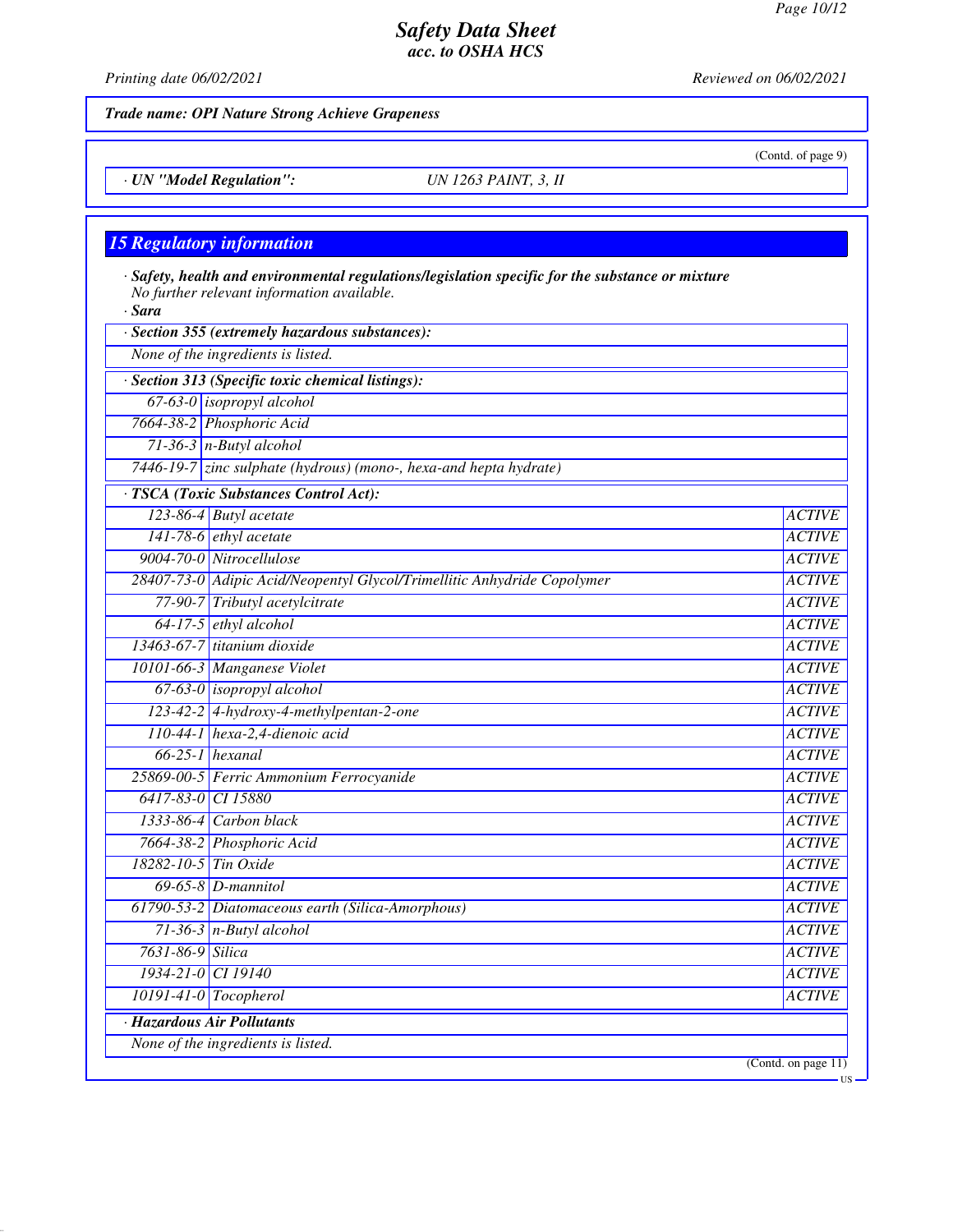*Printing date 06/02/2021 Reviewed on 06/02/2021*

*· Proposition 65*

#### *Trade name: OPI Nature Strong Achieve Grapeness*

| (Contd. of page 10) |  |
|---------------------|--|

| Chemicals known to cause cancer: |  |  |
|----------------------------------|--|--|
|                                  |  |  |

*13463-67-7 titanium dioxide 1333-86-4 Carbon black*

*· Chemicals known to cause reproductive toxicity for females:*

*None of the ingredients is listed.*

*· Chemicals known to cause reproductive toxicity for males:*

*None of the ingredients is listed.*

*· Chemicals known to cause developmental toxicity:*

*64-17-5 ethyl alcohol*

#### *· Carcinogenic categories*

*· EPA (Environmental Protection Agency) 71-36-3 n-Butyl alcohol D* 

*7446-19-7 zinc sulphate (hydrous) (mono-, hexa-and hepta hydrate) D, I, II*

| TLV (Threshold Limit Value)                                                                                                |                               |    |
|----------------------------------------------------------------------------------------------------------------------------|-------------------------------|----|
|                                                                                                                            | $64-17-5$ ethyl alcohol       | AA |
|                                                                                                                            | $13463-67-7$ titanium dioxide | AA |
|                                                                                                                            | $67-63-0$ isopropyl alcohol   | AA |
|                                                                                                                            | $1333-86-4$ Carbon black      | A4 |
| $\cdot$ NIOSH-Ca (National Institute for Occupational Safety and Health)                                                   |                               |    |
| $12462677$ $\frac{1}{2}$ $\frac{1}{2}$ $\frac{1}{2}$ $\frac{1}{2}$ $\frac{1}{2}$ $\frac{1}{2}$ $\frac{1}{2}$ $\frac{1}{2}$ |                               |    |

*13463-67-7 titanium dioxide 1333-86-4 Carbon black*

*· GHS label elements The product is classified and labeled according to the Globally Harmonized System (GHS). · Hazard pictograms*



*· Signal word Danger*

*· Hazard-determining components of labeling:*

*Butyl acetate*

*ethyl alcohol Adipic Acid/Neopentyl Glycol/Trimellitic Anhydride Copolymer ethyl acetate*

*· Hazard statements*

- *Highly flammable liquid and vapor.*
- *Causes serious eye irritation. May cause an allergic skin reaction.*

*May cause drowsiness or dizziness.*

#### *· Precautionary statements*

*Keep away from heat/sparks/open flames/hot surfaces. - No smoking.*

*Ground/bond container and receiving equipment.*

*Use explosion-proof electrical/ventilating/lighting/equipment.*

*Use only non-sparking tools.*

*Take precautionary measures against static discharge.*

*Avoid breathing dust/fume/gas/mist/vapors/spray*